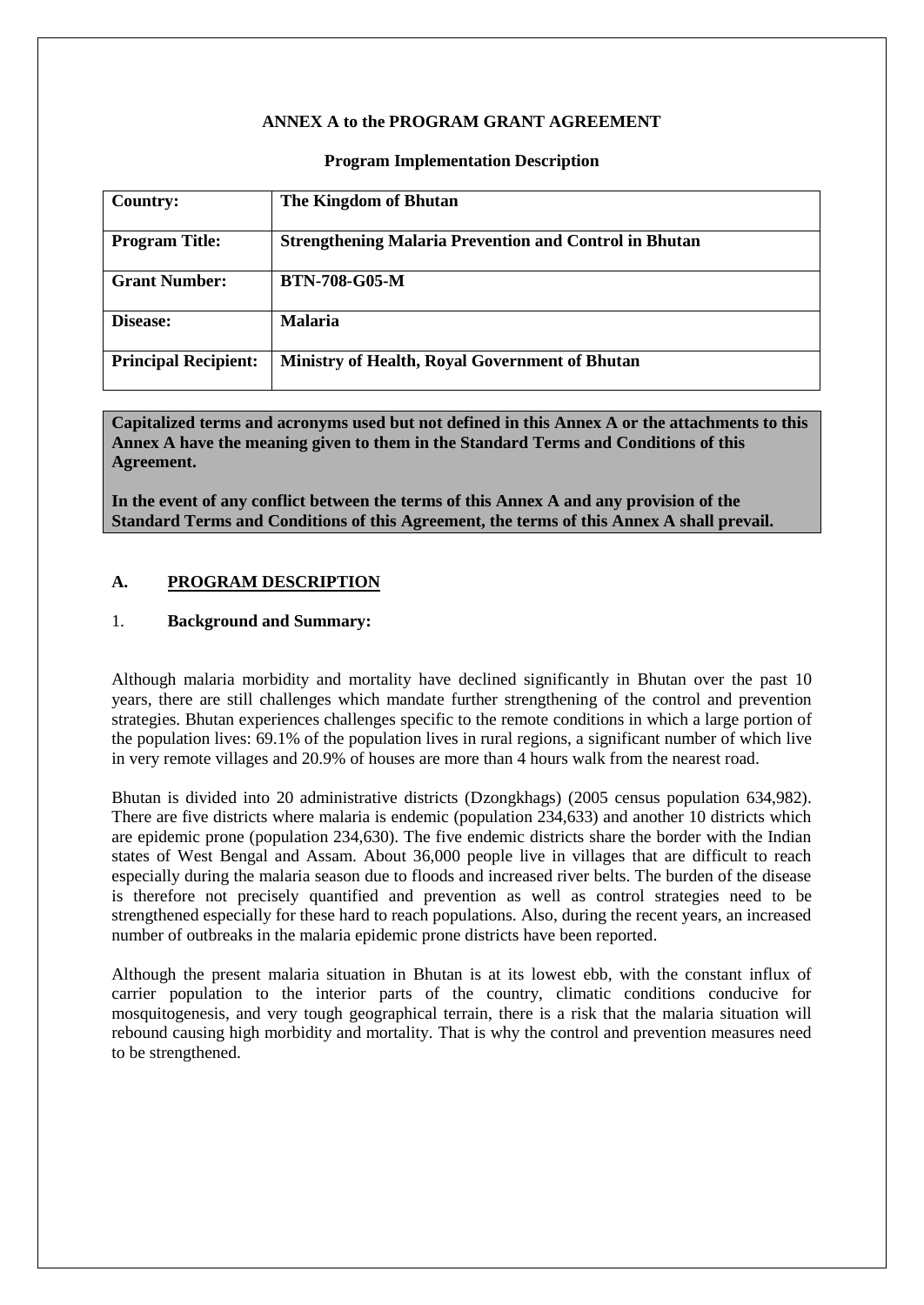# 2. **Goal:**

 Contribute to a reduction in malaria morbidity and mortality by 50% by 2013 compared to 2005.

### 3. **Target Group/Beneficiaries:**

- Five border districts (population 234,633):
- Ten epidemic prone districts (population 234,630); and
- Hard to reach population (population 36,000 living in the fifteen districts mentioned above).

### 4. **Strategies:**

Malaria control strategy under Vector-borne Disease Control Programme (VDCP) till 2005 focused on prevention activities such as: Indoor Residual Spraying (IRS) in high malaria transmission areas and outbreak areas, microscopic diagnosis and treatment with chloroquines and quinine. Since 1965, the Government of India (GOI) has been providing support for IRS -With the program funded under the Original Grant Agreement (2005 to 2007), this strategy was further strengthened by the distribution of Long Lasting Insecticide treated Nets (LLINs), Early Diagnosis and Prompt Treatment (EDPT) and ACT with artemether-lumifantrine for Plasmodium falciparum cases. Malaria cases continue to decline e.g. there were 6,511 +cases in 2002, 3,806 in 2003, 2,670 in 2004, 1,825 in 2005 and 1,868 (6 deaths) in 2006 with 50-52% Pf cases. With the Program's support, the LLINs supply will be further strengthened, anti-malaria drug supply will be continued and capacity of the health staff will be furthered.

#### 5. **Planned Activities:**

*The planned activities are summed up in following objectives:*

#### **Objective 1: Strengthen malaria prevention**

The main activity for strengthening malaria prevention will be the distribution of LLINs among population at risk of malaria and among hard to reach populations. IRS will be undertaken to control the epidemics (insecticide/chemical will not be procured with Grant funds). The redistribution of the LLINs will be done after the need assessment which will be conducted in year 1 of the program. One consultant will be hired to develop (in collaborations with the local counterparts and stakeholders) strategies for sustainable distribution of LLINs. Vector populations in areas covered by LLINs distribution and IRS will be monitored through sentinel sites for insecticide susceptibility on rotational basis at the district level, at annual intervals. Operational research will be conducted to update information on vector dynamics such as types, breeding, resting and biting behaviour. This information will guide the VDCP on the effectiveness of interventions to initiate timely remedial measures, as and when LLINS/IRS becomes ineffective. In order to strengthen interventions BCC activities will be scaled-up through village health workers, malaria technicians, community leaders and also through mass media.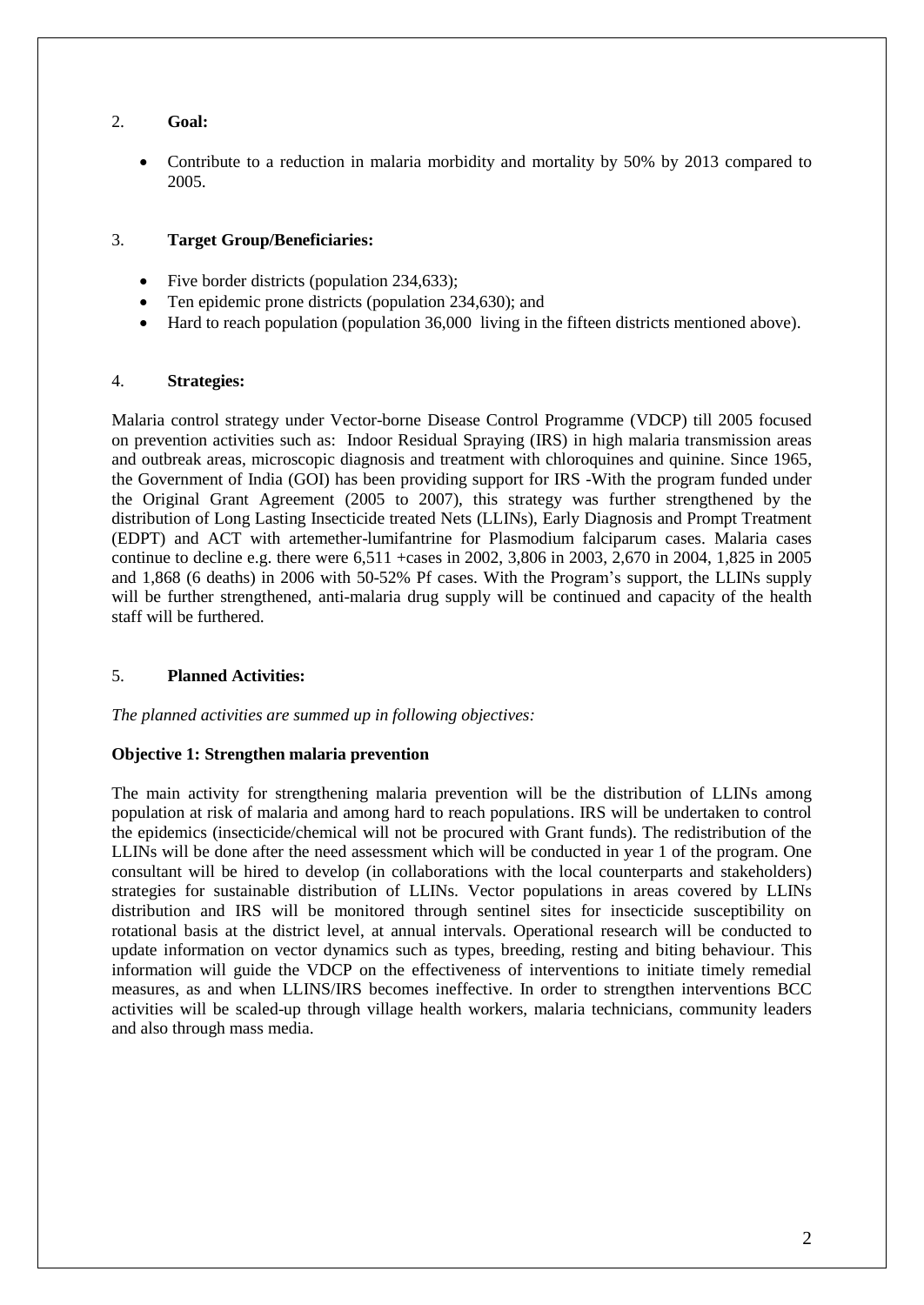# **Objective 2: Strengthen Early Diagnosis and Prompt Treatment (EDPT) with particular reference to "Hard to Reach" areas.**

The main activities for strengthening EDPT will be: training, improving laboratory services in health facilities, use of RDTs during emergencies and outbreak situations, and monitoring of drug resistance. The outcome of this objective is to provide EDPT to >90% fever cases within 24 hours. EDPT will be provided to all citizens of Bhutan, and in particular to the high risk and hard to reach populations (total population 469,263) through enhanced surveillance activities.

### **Objective 3: Sustaining program and health system for malaria prevention and control.**

The main activities for sustaining program and health system for malaria prevention and control will be recruitment and development of human resources (short and long term training) at various levels of the VDCP and national health system, especially in target districts and border districts. Further community involvement and mobilization strengthening will be undertaken by training of community leaders and members, through annual meetings and campaigns in -five border districts. Disease surveillance and health information strengthening for mapping malaria cases will be carried out as well as weekly surveillance for early outbreak detection through developing computerized malaria databases. The external review and survey will be used to assess program success and adjust strategy if necessary.

# **B. CONDITIONS PRECEDENT TO DISBURSEMENT**

### **1. Condition(s) Precedent to Disbursement for Procurement of Health Products in Phase 2 (as defined in Article 19 of the Standard Terms and Conditions) (Terminal Date as stated in block 7A of the Face Sheet)**

The disbursement by the Global Fund or use by the Principal Recipient of Grant funds to finance the procurement of Health Products (as defined in Article 19 of the Standard Terms and Conditions of this Agreement) in Phase 2, is subject to the following conditions:

- a. the Principal Recipient shall submit to the Global Fund a plan for the procurement, use and supply management of Health Products (the "Updated PSM plan") which is consistent with the work-plan and budget and includes detailed descriptions of assumptions employed to determine quantities of Health Products, including, but not limited to, performance targets; and
- b. the written approval by the Global Fund of the Updated PSM Plan.

### **2. Condition(s) Precedent to Disbursement of Grant Funds to Finance Training Activities (Terminal Date as specified in block 7B of the Face Sheet)**

The use by the Principal Recipient of Grant funds to finance training programs is subject to the satisfaction of each of the following conditions:

- a. the delivery by the Principal Recipient to the Global Fund of the detailed plan and the detailed budget related to the trainings that will be conducted (Detailed Training Plan and Budget). The Detailed Training Plan and Budget must demonstrate that:
	- i. there is no duplication of training activities including those funded by other donors and partners;
	- ii. there is a demonstrated need for the training activities including that the trainings activities are linked to the Program Objectives;